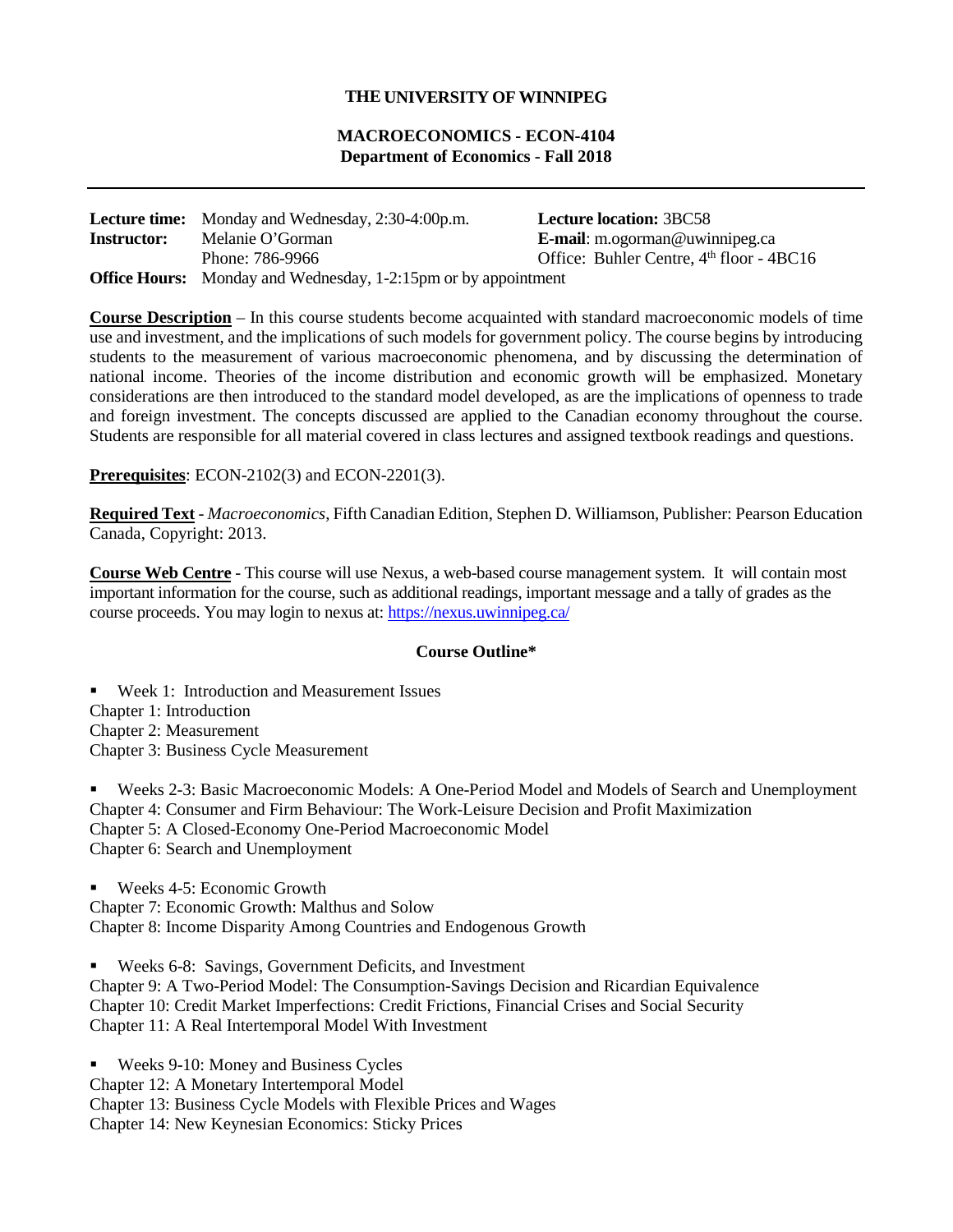# ■ Week 11: International Macroeconomics

Chapter 16: International Trade in Goods and Assets

# **Week 12: International Macroeconomics**

Chapter 18: Money, Inflation and Banking: A Deeper Look

\**Tests will cover all material in assigned chapters, unless otherwise stated.* \**Due to time constraints, all topics listed may not be covered*

### **Evaluation**

| Assignment $1 -$ Due September $26th$ , 2018 - 15%   | Midterm – October 31 <sup>st</sup> , 2018, in class - $25\%$ |
|------------------------------------------------------|--------------------------------------------------------------|
| Assignment $2 - Due October 17th$ , 2018 - 15%       | Final exam – Dec. 19, $2018 - 9$ am-12pm in room 3BC58       |
| Assignment $3 -$ Due November $14th$ , $2018 - 15\%$ | - 30%                                                        |

# **Grading Scheme**

<50 F; 50-59 D; 60-64 C; 65-69 C+; 70-74 B; 75-79 B+; 80-84 A-; 85-92 A; 93-100 A+

# **Important Notices**

- Missed term tests without documented medical and/or accepted compassionate reasons will result in a **zero** score and there will be no make-up tests. The weight on any missed tests will be transferred to the final examination only if one of the above is provided.
- Students may bring basic calculators to exams. No other electronic devices of any kind are permitted, including electronic translators. You may use paper copies of dictionaries for the purpose of translation, provided that you show me the dictionary immediately prior to the exam.
- All exams are closed book.
- All assignments must be type-written with the exception of graphs and equations which may be hand-written.
- All cell phones or other electronic devices should be turned off before the student enters the classroom.
- Photo identification (e.g., student card) may be requested at each test/exam. Students who are not able to provide identification during the test will have one day to produce it. Tests will not be graded until assurance of identity is made.
- Final grades are subject to University Senate review
- Senate approved final grades for all courses (other than pass/fail) include A+, A, A-, B+, B, C+, C, D and F. Final grades shall be approved by the Department Review Committee and may be subject to change.
- November 12 is the final date to withdraw without academic penalty for this course. Students are encouraged to see the instructor for advice before withdrawing. (Note that withdrawing before the final date does not necessarily result in a fee refund.)
- Students with documented disabilities, temporary or chronic medical conditions, requiring academic accommodations for tests/exams (e.g., private space) or during lectures/laboratories (e.g., note-takers) are encouraged to contact Accessibility Services (AS) at 786-9771 or accessibilityservices@uwinnipeg.ca to discuss appropriate options. All information about a student's disability or medical condition remains confidential [http://www.uwinnipeg.ca/accessibility.](http://www.uwinnipeg.ca/accessibility)
- Students should read the Regulations  $&$  Policies section of the Course Calendar, including Senate appeals and academic misconduct (e.g. plagiarism, cheating) [http://uwinnipeg.ca/academics/calendar/docs/regulationsandpolicies.pdf.](http://uwinnipeg.ca/academics/calendar/docs/regulationsandpolicies.pdf) (Valuable information can also be found from the University of Winnipeg library video tutorial "Avoiding Plagiarism" https://www.youtube.com/watch?v=UvFdxRU9a8g.) Uploading essays and other assignments to essay vendor or trader sites (filesharing sites that are known providers of essays for use by others who submit them to instructors as their own work) involves "aiding and abetting" plagiarism. Students who do this can be charged with Academic Misconduct.
- All students, faculty and staff have the right to participate, learn, and work in an environment that is free of harassment and discrimination. The UW Respectful Working and Learning Environment Policy may be found online at www.uwinnipeg.ca/respect
- Students may choose not to attend classes or write examinations on holy days of their religion, but they must notify their instructors at least two weeks in advance. Instructors will then provide opportunity for students to make up work examinations without penalty. A list of religious holidays can be found in the 2018-19 Undergraduate Academic Calendar.